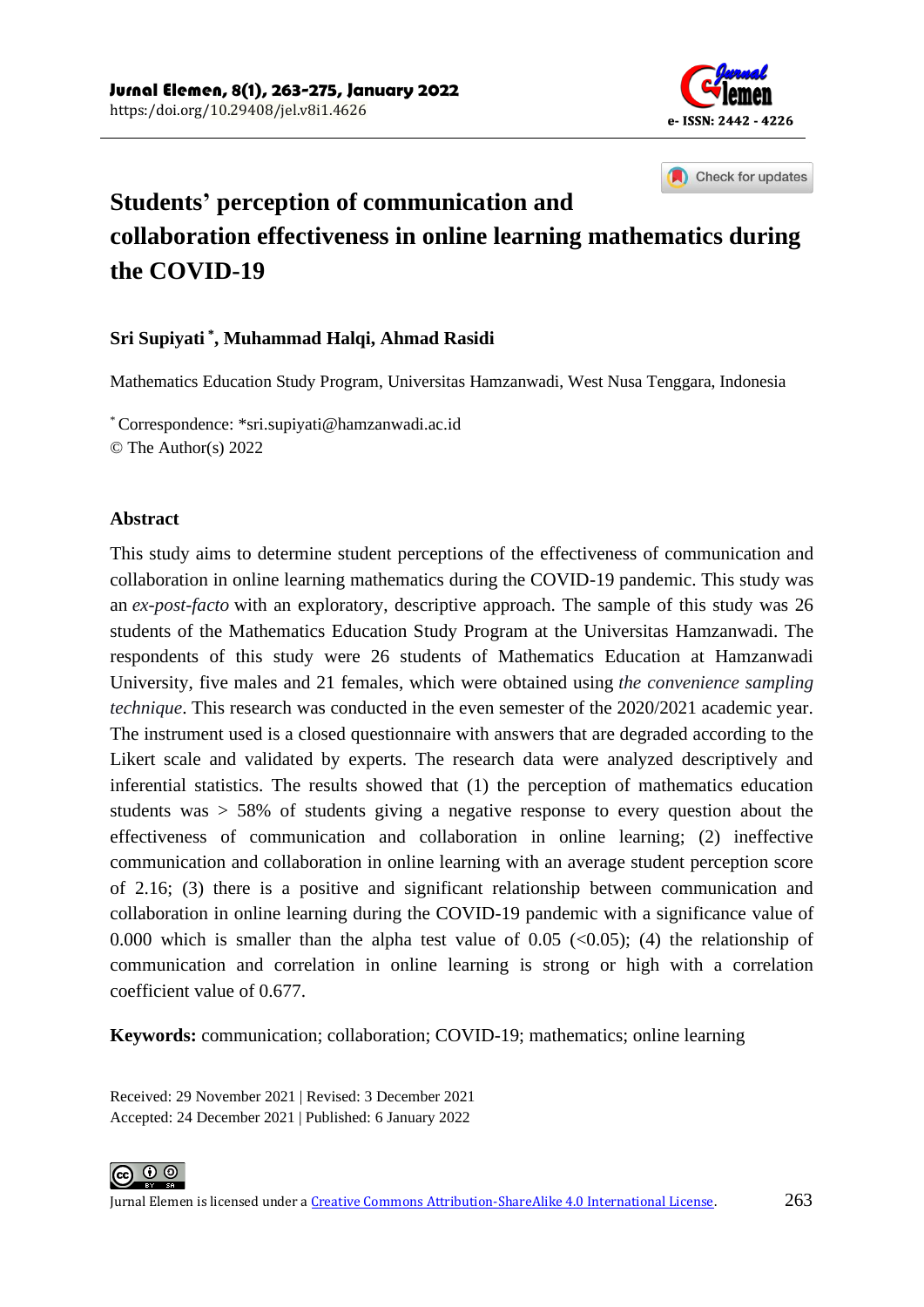# **Introduction**

The world pandemic of COVID-19 has not ended yet and has changed the world community lifestyle in all different aspects. (Surbakti & Pamungkas, 2021). In Indonesia, it is known as *new-normal,* where people carry out limited activities by adhering to a health protocol to avoid COVID-19 spread. On March 11, 2020, The World Health Organization declared COVID-19 a global pandemic. Since then, the world community has been active and collaborative in carrying out various preventive and curative activities in handling the COVID-19 pandemic (Kusumaningrum & Wijayanto, 2020), such as *tracing and testing* COVID-19, isolation and quarantine, social distancing*,* physical distancing, wearing a mask and hand washing, travel limitation and also taking care of positive Covid-19 (Gultom & Sitanggang, 2020; Kusumaningrum & Wijayanto, 2020; Sadikin & Hamidah, 2020). Muliadi, Mirawati, and Husnul (2021) elaborated that COVID-19 Spread is very fast in many countries; it forced every country to provide a fast response in each policy regarding health care and social care in individual, institution, community, local, national, and international.

This ongoing pandemic has had a significant impact on changes in education in Indonesia, where the learning system must be carried out online to minimize outdoor community activities. Online learning is a new system in Indonesia. Iswari (2021), in general, learning is conducted offline. However, the policy of renewing the face-to-face learning system into online learning (Anhusadar, 2020; Firman & Rahayu, 2020), has been the best solution to ensure the learning activities are conducted COVID-19 pandemic (Muliadi, Mirawati & Jannah, 2021). Learning activities are the main component in education, ensuring that they can be carried out continuously and adequately (Maulah et al., 2020). Education in Indonesia has been conducted using the online system during the COVID-19 pandemic, even though there are still shortcomings that must be continuously evaluated (Muliadi et al., 2021). According to Muliadi et al. (2021), online learning is less effective due to limited interaction, communication, and collaboration between lecturers and students (Surbakti & Pamungkas, 2021).

During the current COVID-19 pandemic, the online learning system uses computer technology as an intermediary for communication between lecturers and students (Anugrahana, 2020). Putri and Irwansyah (2021) create a distance that separates lecturers and students; there is no direct interaction and collaboration but is only mediated by digital platforms. Online learning tends to be dominated by communication through text, audio, or video, so there is a distance between educators and students during the learning process emotionally (Muliadi et al., 2021). Febrianto et al. (2020) emphasized that most students cannot ignore the importance of a lecturer in front of the class to build interaction, communication, and collaboration in the learning process so that the learning communication process is more effective. Therefore, the success of the learning process depends on the effectiveness of the communication process between educators and students (Toharudin, 2020).

Online learning that utilizes digital platforms should not be an obstacle for students as the "z" generation is very close to digital technology. Buckingham (2013) explained that the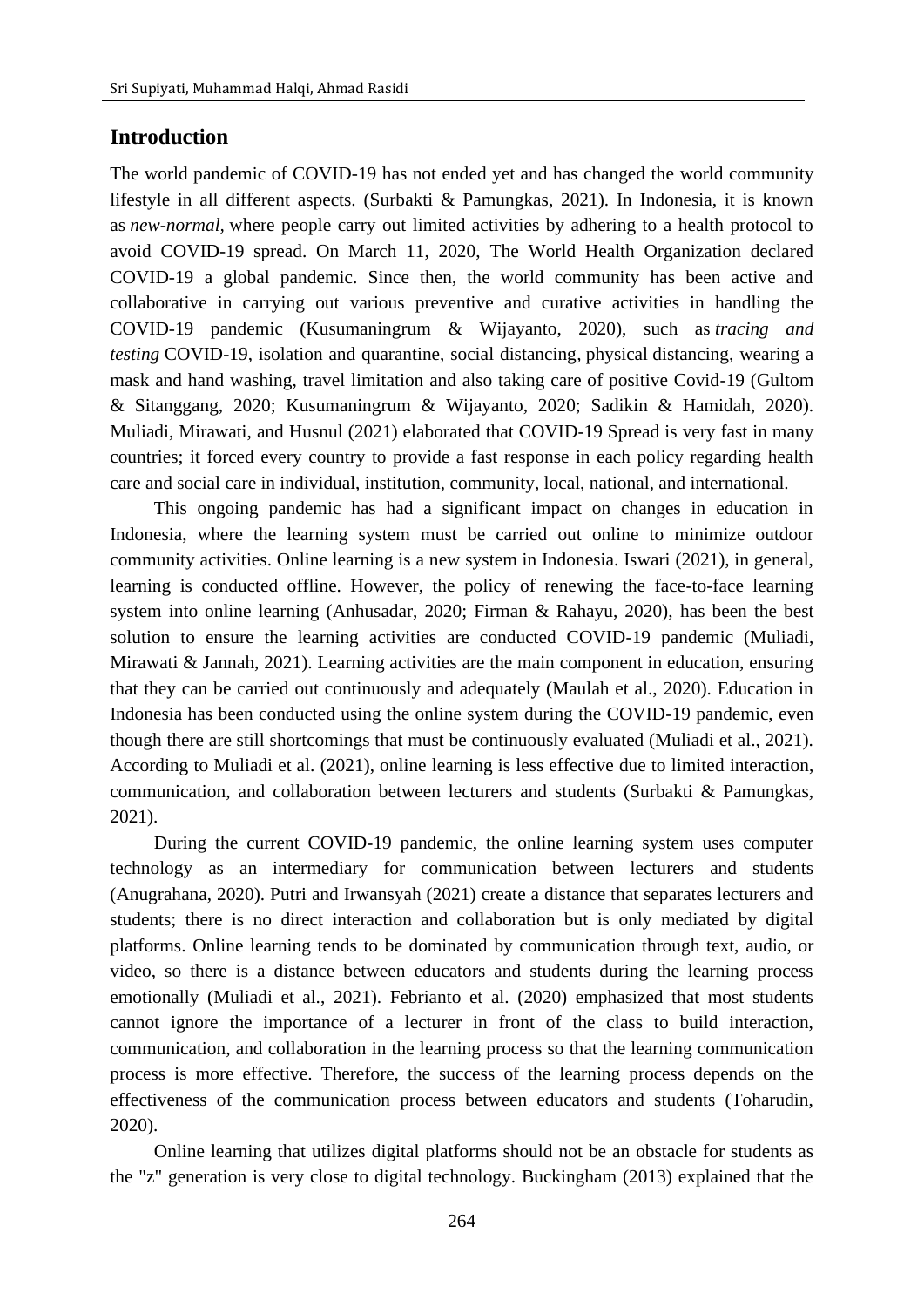current generation is a digital generation formed by new media technology. It suits the concept of Prensky (2009) that the young generation is famous as digitally *native* generation, where they exist as the generation who has been adopting technology since they were born. However, as a digital generation, university students are not automatically able to adapt well in transforming conventional learning systems (face to face) to online systems. Therefore, lecturers and students must build an excellent relationship on learning interaction through communication and collaboration to achieve learning outcomes. Following Surbakti and Pamungkas (2021), online learning can be carried out properly if there is effective and maximum communication between lecturers and students. Sari et al. (n.d.) explained that learning communication is said to be good if students can understand the intent and purpose of the messages conveyed in learning to understand the material, generate interest in learning, and have good learning outcomes.

Student-lecturer communication is the key element in deciding the learning quality (Toharudin, 2020). The success of the learning process as a process of transforming educational messages is very dependent on the effectiveness of communication and collaboration between lecturers and students in learning interactions. The same thing must also be owned in online learning that uses information technology as a communication intermediary between lecturers and students (Anugrahana, 2020). However, there is no direct learning interaction and is only mediated by digital platforms (Toharudin, 2020). Therefore, lecturers are required to build "real" communication and collaboration in learning interactions with online systems. It is because, in today's online learning, students still think of lecturers as "teachers" who are essential to be able to explain in detail and comprehensively each learning material, so that communication and collaboration are determinants of the effectiveness of online learning (Febrianto et al., 2020).

Communication and collaboration have a significant role in online learning (Surbakti & Pamungkas, 2021). Suranto (2005) explains that communication is an act of contact between the sender and the receiver. Through the message, the sender and receiver share experiences that give meaning to the message sent, received, and interpreted by the recipient. In the learning process, the design of information and the delivery of information in learning interactions will determine the quality of communication built between lecturers and students (Surbakti & Pamungkas, 2021). Therefore, the effectiveness of online learning is largely determined by the quality of communication and collaboration built by lecturers and students through digital platforms. However, Putri and Irwansyah's (2021) research explains that computer-mediated communication cannot be implemented effectively due to internal, external, and contextual factors.

Online learning in the mathematic education study program of Universitas Hamzanwadi has been conducted since the Ministry of Education and Culture letter Number 3 of 2020 concerning Prevention of the Spread of COVID-19 in Education Units. Online learning in the COVID-19 pandemic, utilizing synchronous or asynchronous information technology (Muliadi et al., 2021). Muliadi et al. (2021) explained that the current digitalization era facilitates the implementation of online learning because of its fast advances in information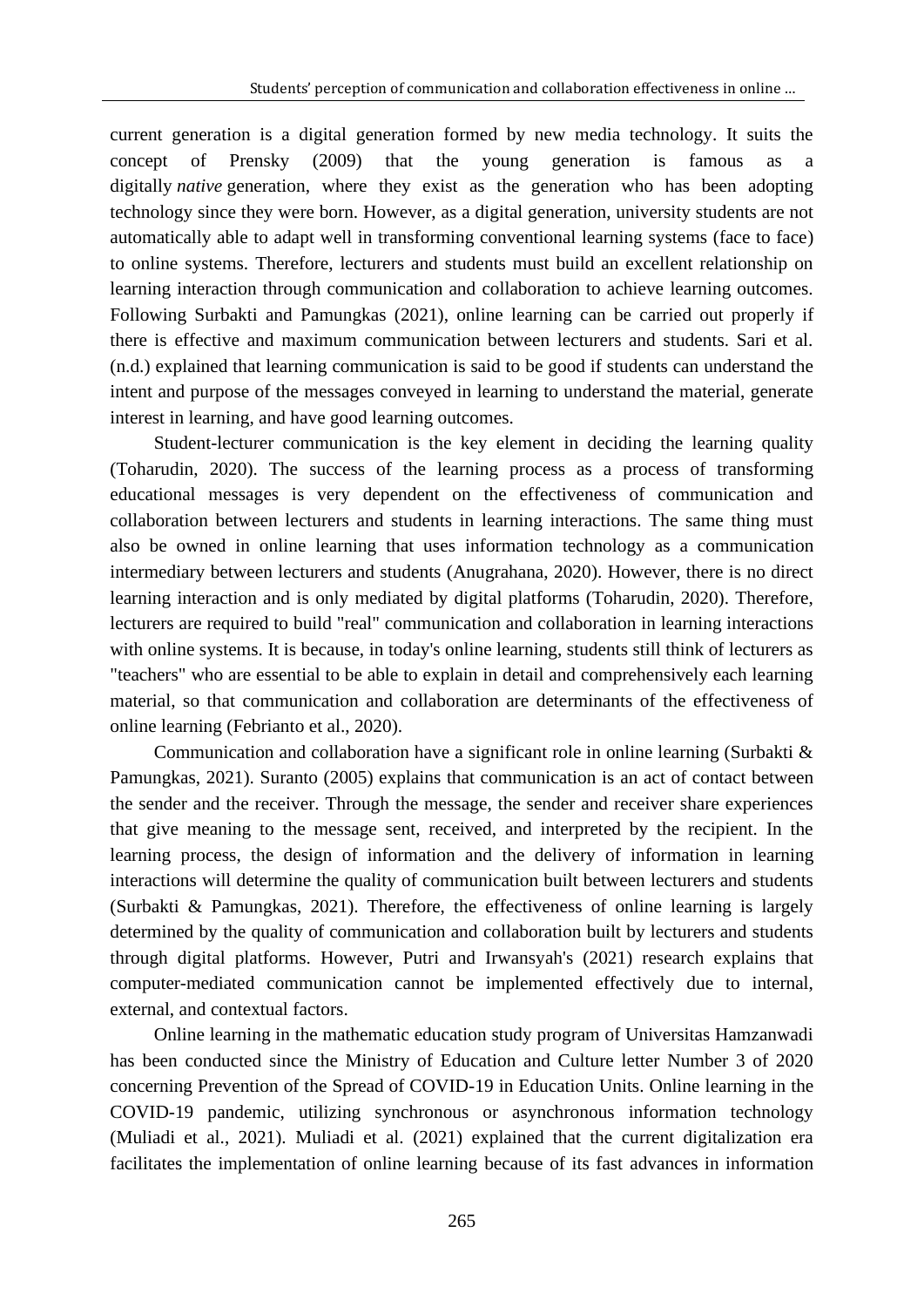and communication technology. At the beginning of the COVID-19 pandemic, online learning was an unfamiliar learning system, so lecturers were required to be adaptive by increasing creativity, skills, and professionalism (Maulah et al., 2020; Pangondian et al., 2019). Online learning is not limited to time and place by using technology in an open, flexible, and distributed learning environment (Putra et al., 2020). In online learning, lecturers do not just transfer materials and assignments through digital platforms but must remain competency-oriented (Kusumaningrum & Wijayanto, 2020) and involve pedagogical, psychological, and didactic aspects (Mulyasa, 2013). Therefore, online learning is still through some steps, namely planning, implementation, assessment, and face-to-face learning. (Muliadi et al., 2021).

The effectiveness of communication and collaboration in online learning in the Mathematics Education Study Program needs to be evaluated to determine the level of achievement of the learning objectives set. Rohmawati (2015) explains that the effectiveness of online learning can be evaluated from learning interactions (communication and collaboration) and student mastery of learning materials. It is confirmed by Nugroho (2015) that the effectiveness of online learning is not only measured by the achievement of learning outcomes but also in terms of learning interactions and supporting facilities. Student responses or perceptions are essential indicators for effective communication and collaboration in online learning (Muliadi et al., 2021; Nugroho, 2015). Perception is the process of interpreting the stimulus received through the five senses to be processed into an understanding (Zhafira et al., 2020). Therefore, a study is needed to determine the perceptions of students of the Mathematics Education Study Program about the effectiveness of communication and collaboration in online learning during the COVID-19 pandemic.

# **Methods**

This study was *ex-post-facto* research with an exploratory, descriptive approach (Muliadi et al., 2020; Muliadi et al., 2021). This study uses the ex-post-facto method to examine causal relationships that are not manipulated or treated by researchers, but researchers only record data from activities that have occurred. (Singarimbun, 2006). Descriptive exploratory studies are used to describe students' perceptions of the effectiveness of communication and collaboration activities in mathematics online learning during the COVID-19 pandemic (Muliadi et al., 2021). Applications used by lecturers of the Mathematics Education Study Program at Universitas Hamzanwadi in the even semester of the academic year 2020/2021 are WhatsApp and e-learning (LMS). The respondents of this study were 26 students (5 males and 21 females), which were obtained using the convenience sampling technique due to considering the accessibility of respondents in filling out online questionnaires during the COVID-19 pandemic (Fink, 2011).

The research instrument used was a closed questionnaire with answers to students' degraded perceptions based on the Likert scale (Muliadi & Mirawati, 2020). This questionnaire was developed into several indicators regarding communication and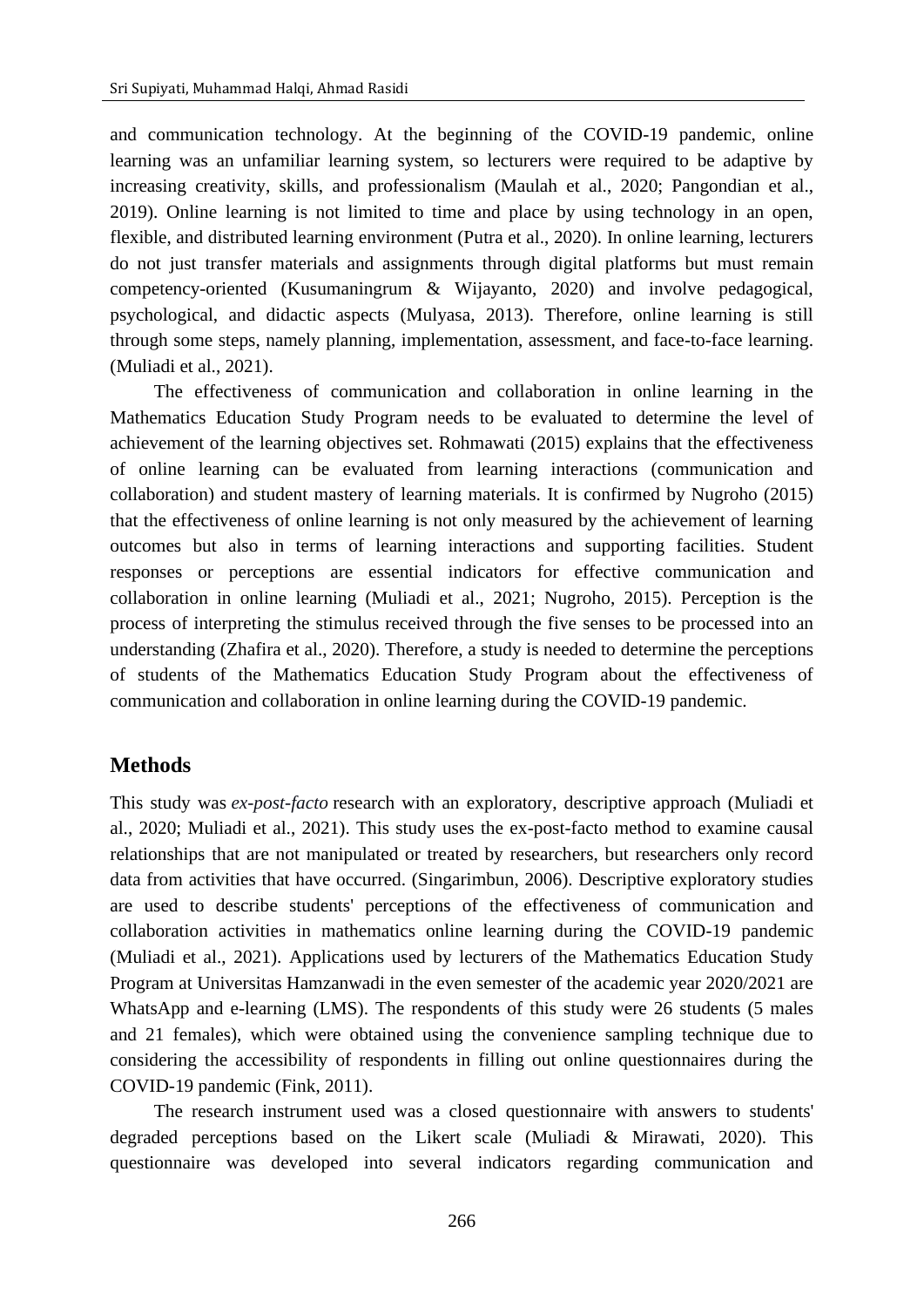collaboration in online learning systems. This research questionnaire is compiled in 8 statement points regarding the indicators developed by Adijaya and Santosa (2018) and has been validated by experts and declared valid. The indicators for the questionnaire developed are presented in Table 1 below.

| <b>Component</b> | Indicator                                                    | <b>Statement</b> | <b>Value</b> |
|------------------|--------------------------------------------------------------|------------------|--------------|
| Communication    | Communication between students and<br>lecturer               | Negatif          |              |
|                  | Communication between students                               | Negatif          | 2            |
|                  | Expressing opinion and questions                             | Positif          | 3            |
|                  | Elaborating concept/material                                 | Positif          | 4            |
| Collaboration    | Interaction between students and lecturer                    | Positif          | 5            |
|                  | Interaction between students                                 | Positif          | 6            |
|                  | Discussion and collaboration between<br>students and lecture | Negatif          |              |
|                  | Discussion and collaboration between<br>students             | Negatif          | 8            |

**Table 1.** Indicator research instrument

The research data were analyzed using descriptive statistics and inferential statistics. The statistical analysis used was the relative percentage and central tendency in the mean (mean score). Descriptive statistics were used to describe the perception data of mathematics education students about the effectiveness of communication and collaboration activities in online learning systems during the COVID-19 pandemic. The average student perception score is converted into categories as presented in Table 2 below.

| <b>Average score</b> | <b>Interpretation</b> |
|----------------------|-----------------------|
| $3,51 - 4,00$        | Very good             |
| $2,51 - 3,50$        | good                  |
| $1,51 - 2,50$        | fair                  |
| $1,00 - 1,50$        | Bad                   |

**Table 2.** Interpretaion of average score of students' preception

Inferential statistical analysis was used to determine the relationship between student perceptions of communication activities (X) and collaborative activities (Y) in online learning mathematics. The analytical technique used is the product-moment correlation test (rxy) at a significance level of 5% ( $\alpha$  = 0.05), with the formulation of a statistical hypothesis, namely H0: There is no relationship between communication activities and collaborative activities in online learning mathematics) and H1: There is a relationship between communication activities and collaborative activities in online learning mathematics). If the results of the analysis are significant or the p-value of the correlation test is less than 0.05, then H0 is rejected and H1 is accepted or vice versa. To interpret the correlation index value between the variables X and Y, the conversion is used as presented in Table 3 below.

|  | Table 3. Correlation coefficient interpretation (Muliadi, 2020) |  |
|--|-----------------------------------------------------------------|--|
|  |                                                                 |  |

| <b>Correlation Coefficient (r)</b> | <b>Interpretation</b>             |
|------------------------------------|-----------------------------------|
| $0.00 - 0.199$                     | Correlation very weak or very low |
| $0.20 - 0.399$                     | Correlation weak or low           |
| $0.40 - 0.599$                     | Correlation fair or enough        |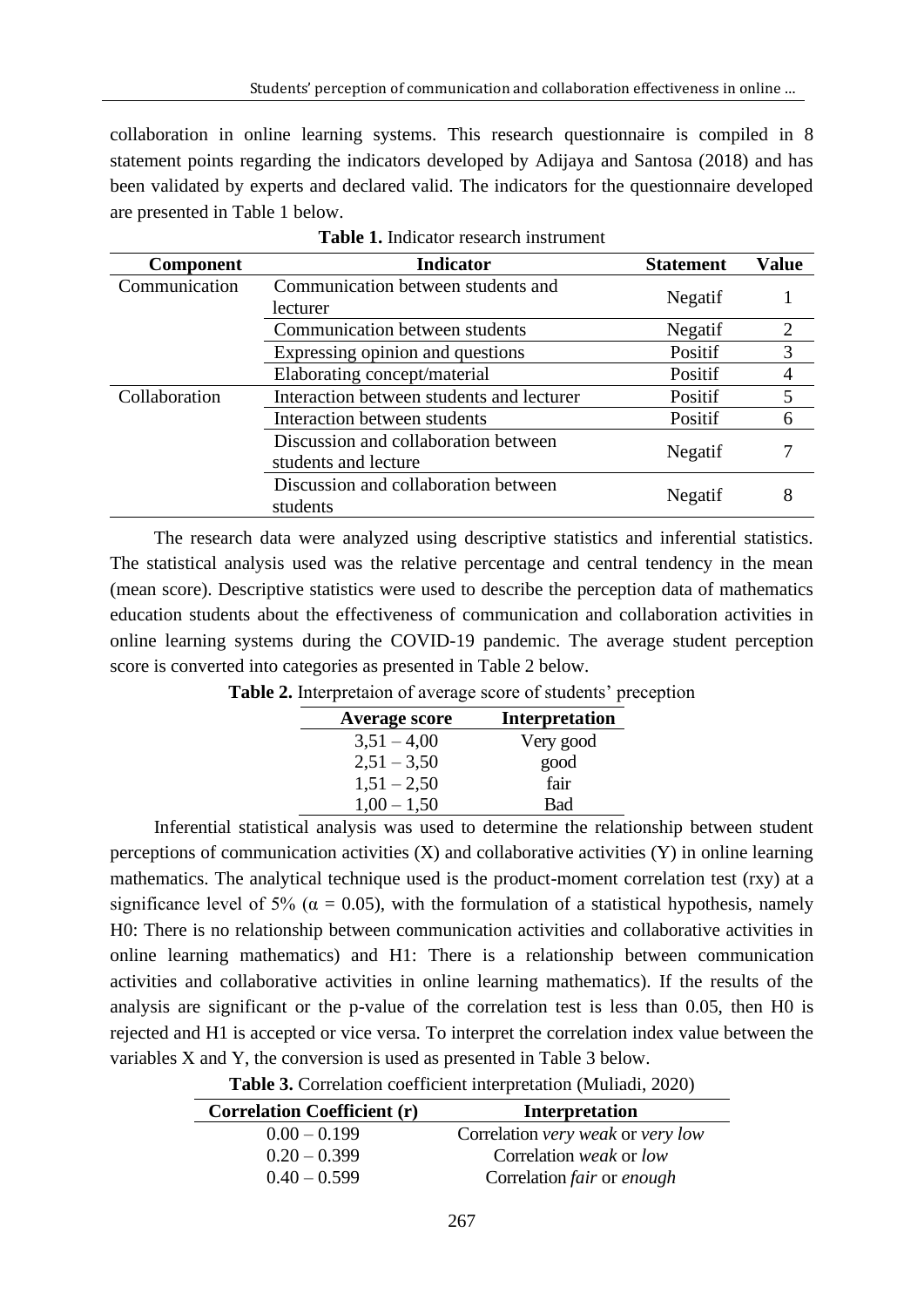| <b>Correlation Coefficient (r)</b> | Interpretation                           |
|------------------------------------|------------------------------------------|
| $0.60 - 0.799$                     | Correlation <i>strong</i> or <i>high</i> |
| $0.80 - 1.00$                      | Correlation very strong or very high     |

# **Results**

This study indicates that the description of students' perception data of communication and collaboration activities in online learning mathematics is presented in the form of percentages (see Table 4). There are four choices for each statement item, namely Strongly Agree (SS), Agree (S), Disagree (KS), or Disagree (TS).

| N <sub>0</sub> |                                                                                                                         | <b>Students' perception</b> |     |     |           |
|----------------|-------------------------------------------------------------------------------------------------------------------------|-----------------------------|-----|-----|-----------|
|                | <b>Statement</b>                                                                                                        |                             | S   | KS  | <b>TS</b> |
| 1              | Communication between lecturers and students is less effective in<br>online learning mathematics                        | 15%                         | 54% | 31% | $0\%$     |
| $\overline{2}$ | Communication between lecturers and students is less effective in<br>online learning mathematics                        | 8%                          | 50% | 42% | $0\%$     |
| 3              | Expressing opinions and questions is more convenient in online<br>learning mathematics                                  | 4%                          | 27% | 54% | 15%       |
| $\overline{4}$ | Easier and faster elaboration of concepts/materials in online system<br>mathematics learning                            | 7%                          | 8%  | 58% | 27%       |
| 5              | Interaction between lecturers and students is less effective in online<br>learning mathematics                          | 7%                          | 31% | 54% | 8%        |
| 6              | Interaction between lecturers and students is less effective in online<br>learning mathematics                          | 0%                          | 23% | 65% | 12%       |
| 7              | Discussion and Collaboration between between lecturers and<br>students is less effective in online learning mathematics | 8%                          | 69% | 23% | 0%        |
| 8              | Discussion and Collaboration between between lecturers and<br>students is less effective in online learning mathematics | 15%                         | 69% | 16% | 0%        |

**Table 4.** Description of students' perception

Based on Table 4 above, it is known that most (69%) students gave a negative response to statement number 1; 58% of students gave a negative response to statement number 2; 69% of students gave a negative response to statement number 3; 62% of students gave a negative response to statement number 4; 79% of students gave a negative response to statement number 5; 77% of students gave a negative response to statement number 6; 84% of students gave a negative response to statement number 7; and 85% of students gave a negative response to statement number 8. The description of student perception data is emphasized in the form of a histogram in Figure 1 below.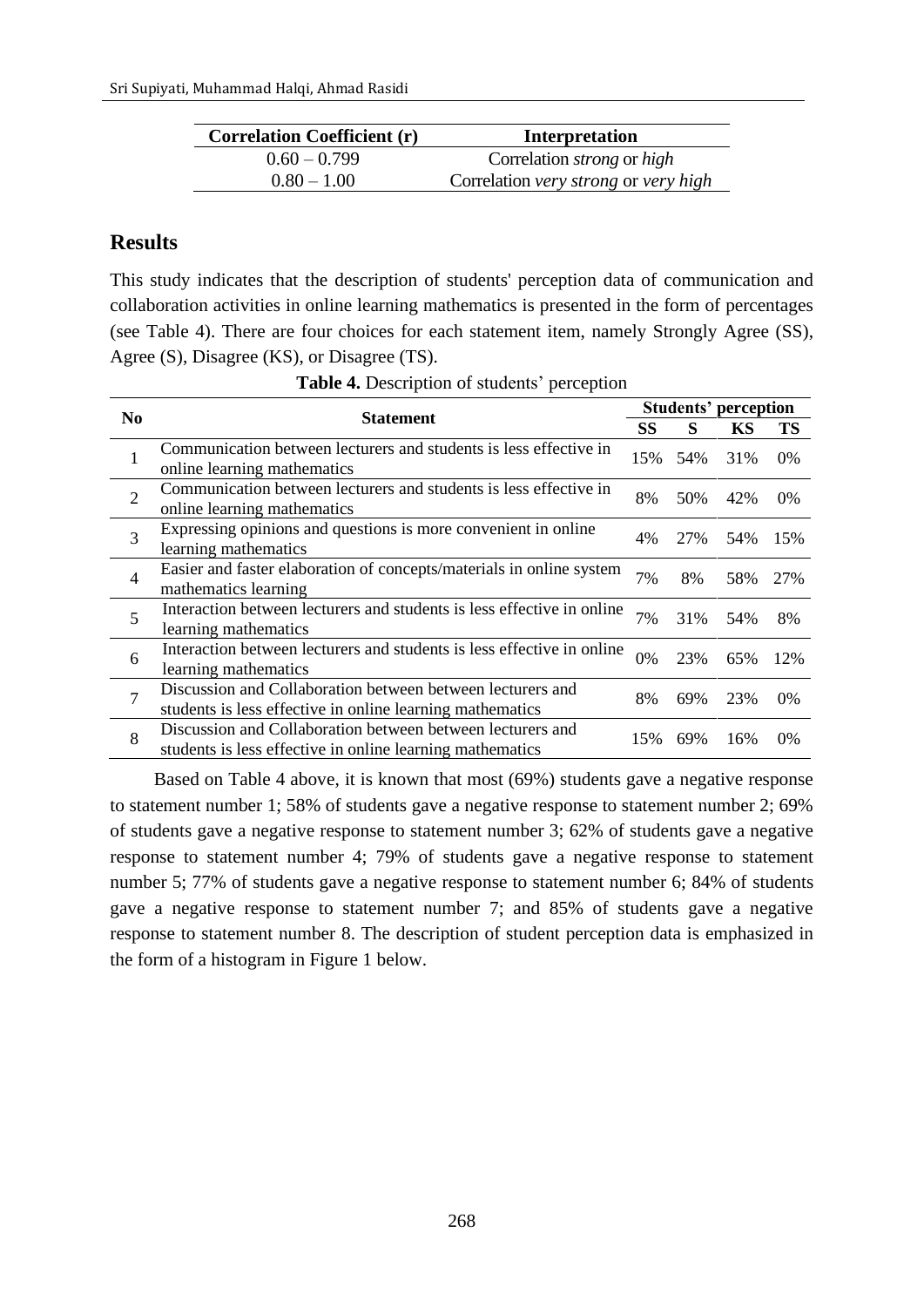

**Figure 1.** Percentage on students' perception on each question

Data on students' perceptions of mathematics education about communication and collaboration activities in online mathematics learning during the COVID-19 pandemic, were analyzed descriptively with a central tendency in the form of the mean (average). The results of the analysis are presented as presented in Table 5 below.

| <b>Variance</b>    | Value              |
|--------------------|--------------------|
| Number of students | 26                 |
| Number of          | 8                  |
| Total score        | 450                |
| Total average of   | 56.25              |
| Deviation standard | 0.612              |
| Average score      | 2.16               |
| Category           | <b>Pretty good</b> |
|                    |                    |

**Table 5.** Analysis result of central tendecy

Based on the results of data analysis in Table 5 above, it is known that the average student perception score is still low. It is 2.16 with a pretty good category. The results of this study explain that mathematics education students justify ineffective communication and collaboration activities in online mathematics learning during the COVID-19 pandemic.

Students' perceptions of mathematics education regarding communication and collaboration activities were analyzed using the product-moment correlation test to determine the relationship between the effectiveness of communication and collaboration activities in online mathematics learning during the COVID-19 pandemic. The results of the productmoment correlation test (rxy) on the relationship between communication and collaboration activities in online learning mathematics are presented in Table 6 below.

**Table 6.** Correlation test product-moment  $(r_{xy})$ 

| Variance                      | <b>Correlation Coefficient</b> |    | $Sig. (2-tailed)$ |
|-------------------------------|--------------------------------|----|-------------------|
| Communication – Collaboration | 0.677                          | 26 | 0.000             |

Based on Table 6 above, it is known that the correlation coefficient value of 0.677 with a significance value of 0.000 is smaller than the alpha test value of 0.05 ( $\lt$ 0.05). So H0 is rejected, and H1 is accepted, which means a positive and significant relationship between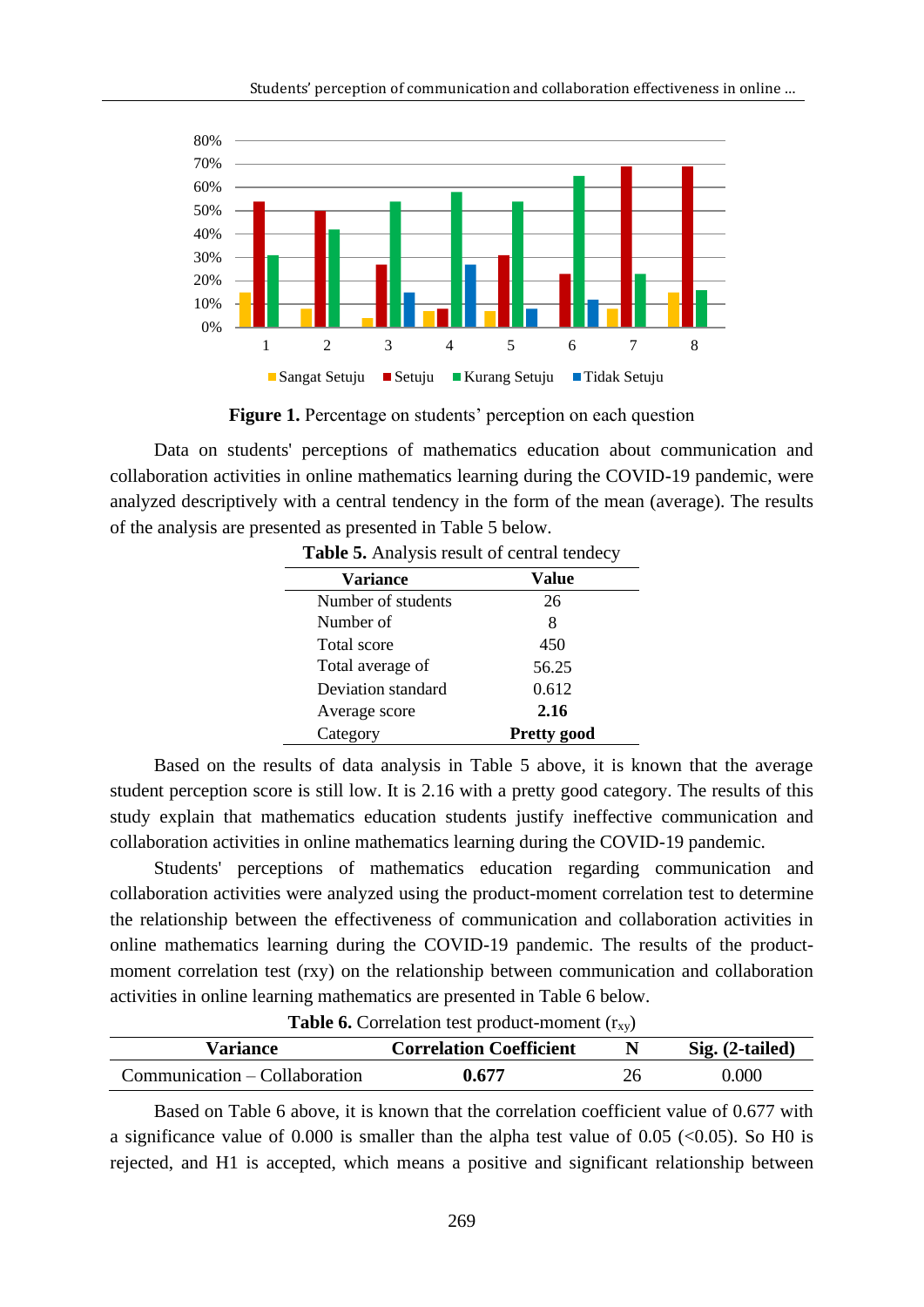communication activities and collaborative activities in learning interactions in online learning during the COVID-19 pandemic. The correlation coefficient value is 0.677, which means the relationship is strong or high.

# **Discussion**

The results' elaboration of this study shows that communication and collaboration in online learning mathematics are not effective. It can be caused by many factors, such as the readiness of lecturers, students' facilities, and the learning environment to properly support online learning implementation (Sabrun et al., 2021). A good preparation stage is needed to provide learning media, online learning resources, support facilities, and a learning environment to achieve effective learning interactions (communication and collaboration). According to the opinion of Muliadi et al. (2021), online system learning requires maximum effort and support from all parties, including lecturers, families, and supporting facilities. The study results revealed that students recognized the importance of the learning environment in the effectiveness of online learning. Therefore, educators and families must create an integrative learning environment and fulfill various essential components of learning, which are discursive, adaptive, interactive, and reflective (Oktavian & Aldya, 2020; Ulfah, 2020).

Implementing online learning during the COVID-19 pandemic requires sufficient time so that lecturers and students can adapt comprehensively. Putri and Irwansyah (2021) explained that distance in online learning is a determining factor because the absence of lecturers and students in learning interactions in class results in the loss of non-verbal communication (body language) and collaboration, thus affecting students' understanding of learning materials and learning interactions are also changing. During the current COVID-19 pandemic, the online learning system uses computer technology as an intermediary for communication between lecturers and students (Anugrahana, 2020). Putri and Irwansyah (2021) create a distance between lecturer and students, with no interaction and direct collaboration, but through digital platform media. Online learning tends to dominate via text, audio, or video so that it builds a distance between lecturer and students emotionally during the learning process (Muliadi et al., 2021). Febrianto et al. (2020) emphasize that most students cannot replace the lecturer's presence in front of the classroom to build interaction, communication, and collaboration in the learning process to achieve more effective online learning. Therefore, the success of the learning process is very dependent on the effectiveness of the communication process between educators and learners (Toharudin, 2020).

The percentage of students' negative responses thinks that online learning is ineffective because of limited interaction such as presenting opinions, discussion, collaboration, feedback, and response. It results in low mastery of learning materials due to limited communication and collaboration during online learning; even students admit that there is miscommunication between lecturers and students or between students. The effectiveness of online learning is measured by the achievement of student learning outcomes and the interactive process, and its supporting facilities (Nugroho, 2015). According to Sadikin and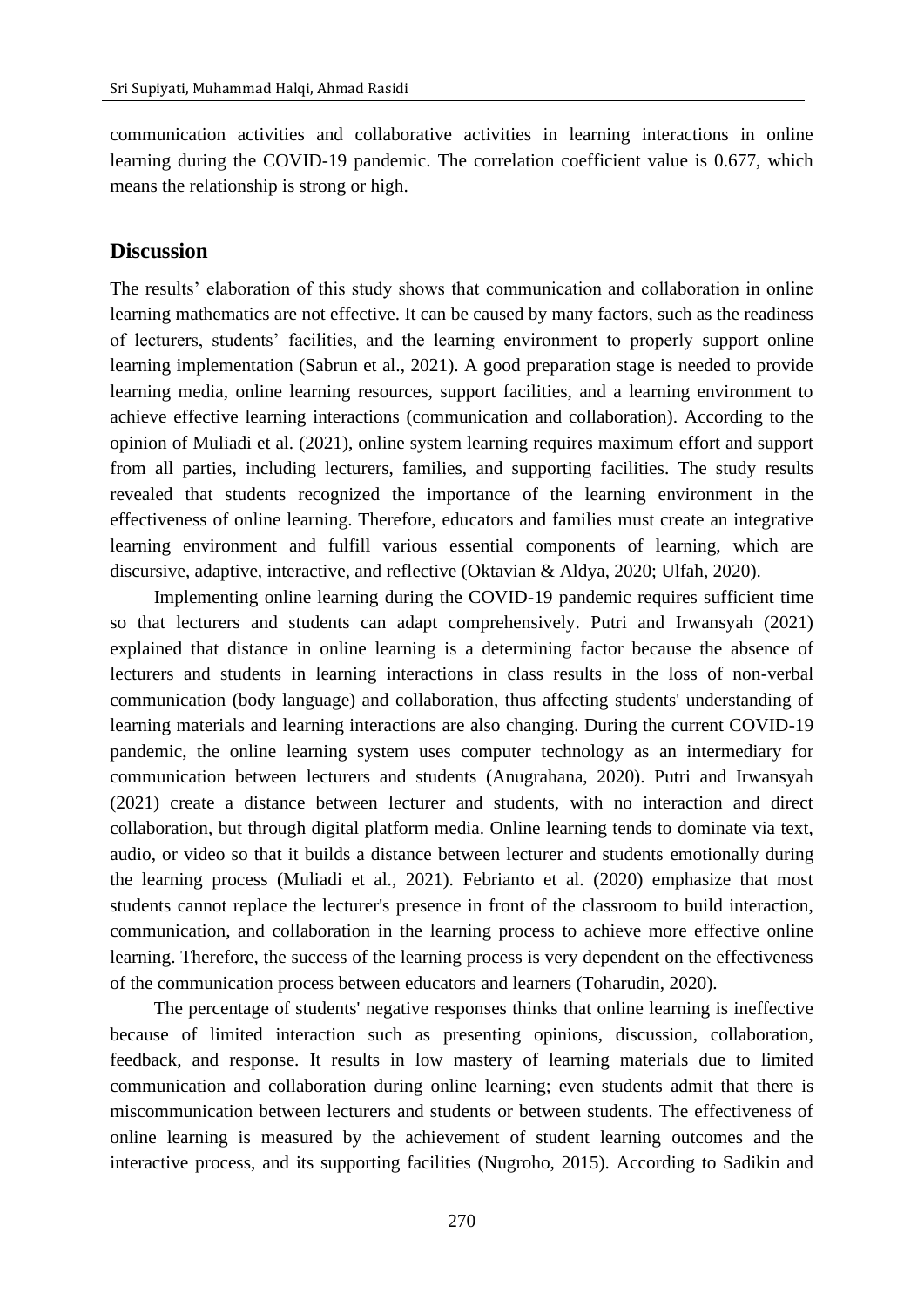Hamidah (2020), online learning has unique challenges because of the location of students and lecturers who are far apart, so that lecturers cannot interact, guide, and directly supervise student activities during the learning process. (Szpunar et al., 2013) stated that students often have a wild imagination during online learning compared to face-to-face lectures. It is emphasized by the research result of (Sadikin & Hamidah, 2020) that many students have difficulty understanding the lecture material given online. Students admit that independent materials and assignments are not enough because they need direct explanations from the lecturer (Swan, 2002).

This research explained the relationship between communication and collaboration in learning interaction. Learning interactions are built from communication and collaboration between lecturers and students so that communication and collaboration activities become a unified process in learning interactions. There is certainly communication and collaboration in online learning because there is the interaction of lecturers and students through digital platforms. Communication will be successful if there is good collaboration between the sender of information (lecturers) and recipients (students) (Iswari, 2021). However, in online learning, lecturers have a little difficulty ensuring that students' information is following what the lecturer expects. According to Rakhmat (2005), the psychology of effective communication is characterized by an increase in collaboration and interaction between both sides.

Communication and collaboration are integral processes in learning interactions, and they become important factors that determine the effectiveness of online learning. It follows the opinion of Toharudin (2020) that communication between lecturers and students is an essential factor determining the quality of online learning.

The success of the learning process as a process of transforming educational messages is very dependent on the effectiveness of communication and collaboration between lecturers and students (Anugrahana, 2020). Lecturers are required to build "real" communication and collaboration in learning interactions via online systems. In today's online learning, students still regard lecturers as "teachers" who are essential to explain in detail and comprehensively each learning material so that communication and collaboration become determining factors for the effectiveness of online learning (Febrianto et al., 2020). Communication and Collaboration have an important role in online learning and daily life (Surbakti & Pamungkas, 2021). Communication and collaboration are two of seven skills of the 21st Century which hold a crucial role in life (Wagner, 2010). Therefore, the effectiveness of online learning is largely determined by the quality of communication and collaboration built by lecturers and students through digital platforms.

### **Conclusion**

The perception of mathematics education students is  $> 58\%$  giving a negative response to every question about the effectiveness of communication and collaboration in online learning. Communication and collaboration in ineffective online learning with an average student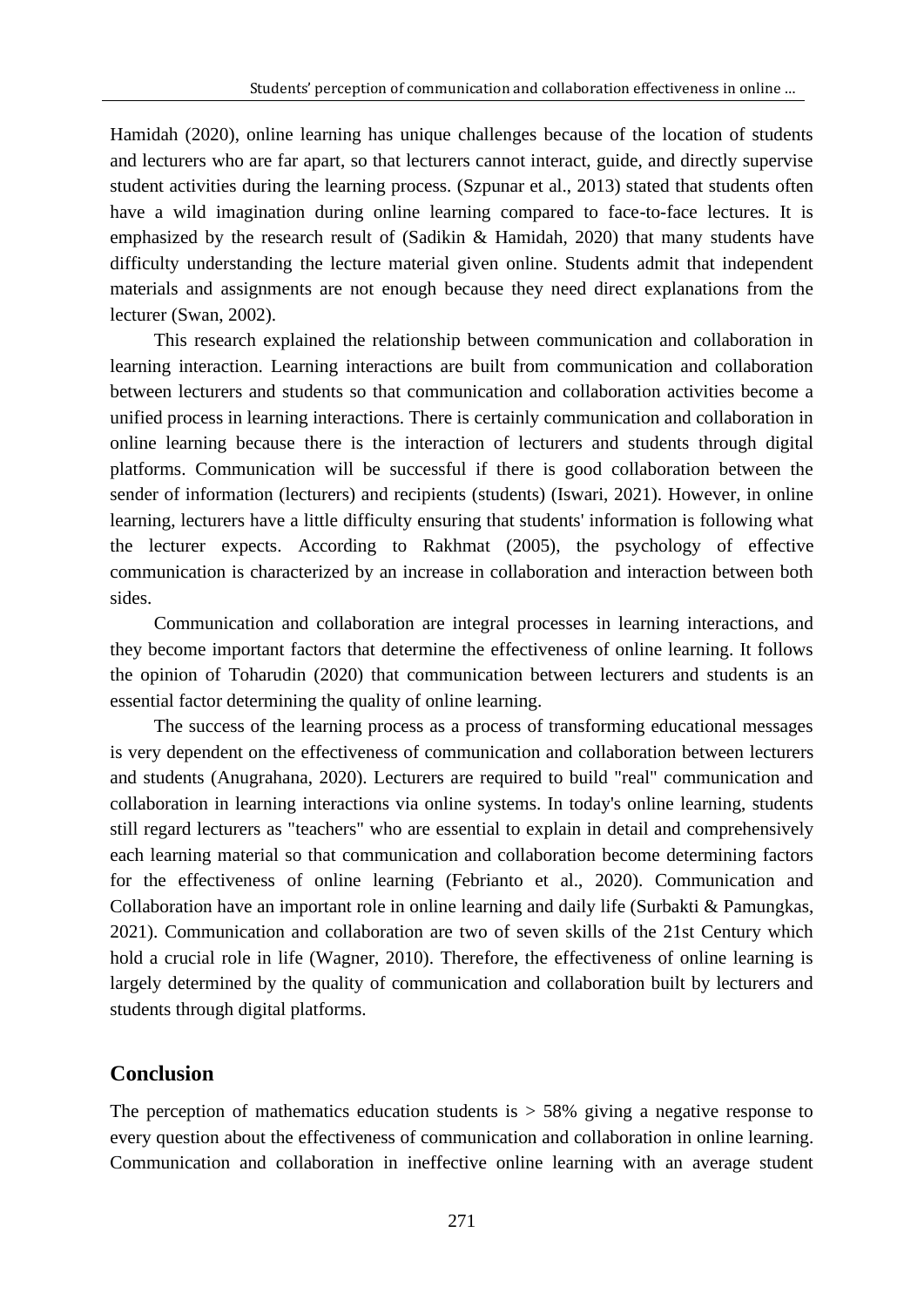perception score is relatively low about 2.16. There is a positive and significant relationship between communication and collaboration in online learning during the COVID-19 pandemic with a significance value of 0.000, which is smaller than the alpha test value of 0.05 ( $\leq$ 0.05). The relationship between communication and correlation in online learning is strong or high, with a correlation coefficient of 0.677.

### **Conflicts of Interest**

The authors state that the publication of this work does not include any conflicts of interest. Furthermore, the writers have comprehensively addressed ethical issues such as plagiarism, misconduct, data fabrication and/or falsification, multiple publishing and/or submission, and redundancy.

# **References**

- Adijaya, N. & Santosa, L. P. (2018). Persepsi mahasiswa dalam pembelajaran online [Student perception in online learning]. *Jurnal Wanastra*, *10*(2), 105-110. <https://doi.org/10.31294/w.v10i2.3931>
- Anhusadar, L. O. (2020). Persepsi mahasiswa PIAUD terhadap kuliah online di masa pandemi COVID-19 [PIAUD students' perceptions of online lectures during the COVID-19 pandemic]. *KINDERGARTEN: Journal of Islamic Early Childhood Education*, *3*(1), 44–58. <https://doi.org/10.24014/kjiece.v3i1.9609>
- Anugrahana, A. (2020). Hambatan, solusi dan harapan: Pembelajaran daring selama masa pandemi COVID-19 oleh guru sekolah dasar [Barriers, solutions and hopes: Online learning during the COVID-19 pandemic by primary school teachers]. *Scholaria: Jurnal Pendidikan dan Kebudayaan*, *10*(3), 282-289. <https://doi.org/10.24246/j.js.2020.v10.i3.p282-289>
- Buckingham, D. (2016). Making sense of the 'digital generation': Growing up with digital media. *Self & Society: An International Journal for Humanistic Psychology*, *40*(3), 7- 15. <https://doi.org/10.1080/03060497.2013.11084274>
- Daheri, M., Juliana, Deriwanto & Amda, A. D. (2020). Efektivitas WhatsApp sebagai media belajar daring [The effectiveness of WhatsApp as an online learning medium]. *Jurnal Basicedu*, *4*(4), 775-783.<https://doi.org/10.31004/basicedu.v4i4.445>
- Febrianto, P. T., Mas'udah, S., & Megasari, L. A. (2020). Implementation of online learning during the COVID-19 pandemic on Madura Island, Indonesia. *International Journal of Learning, Teaching and Educational Research*, *19*(8), 233-254. <https://doi.org/10.26803/ijlter.19.8.13>
- Firman, F., & Rahayu, S. (2020). Pembelajaran online di tengah pandemi COVID-19 [Online learning in the midst of the COVID-19 pandemic]. *Indonesian Journal of Educational Science (IJES)*, *2*(2), 81-89. <https://doi.org/10.31605/ijes.v2i2.659>
- Fink, A. (2011). *How to sample in surveys. In how to sample in surveys (2nd edition)*. SAGE Publication.
- Gultom, C. R. & Sitanggang, S. G. M. (2020). Persepsi mahasiswa Unika terhadap kuliah online di masa pandemi COVID-19 [Unika students' perceptions of online lectures during the COVID-19 pandemic]. *Jurnal Pendidikan Bahasa Indonesia dan Sastra (PEDISTRA), 3*(1), 6-15. <https://doi.org/10.54367/pendistra.v3i1.771>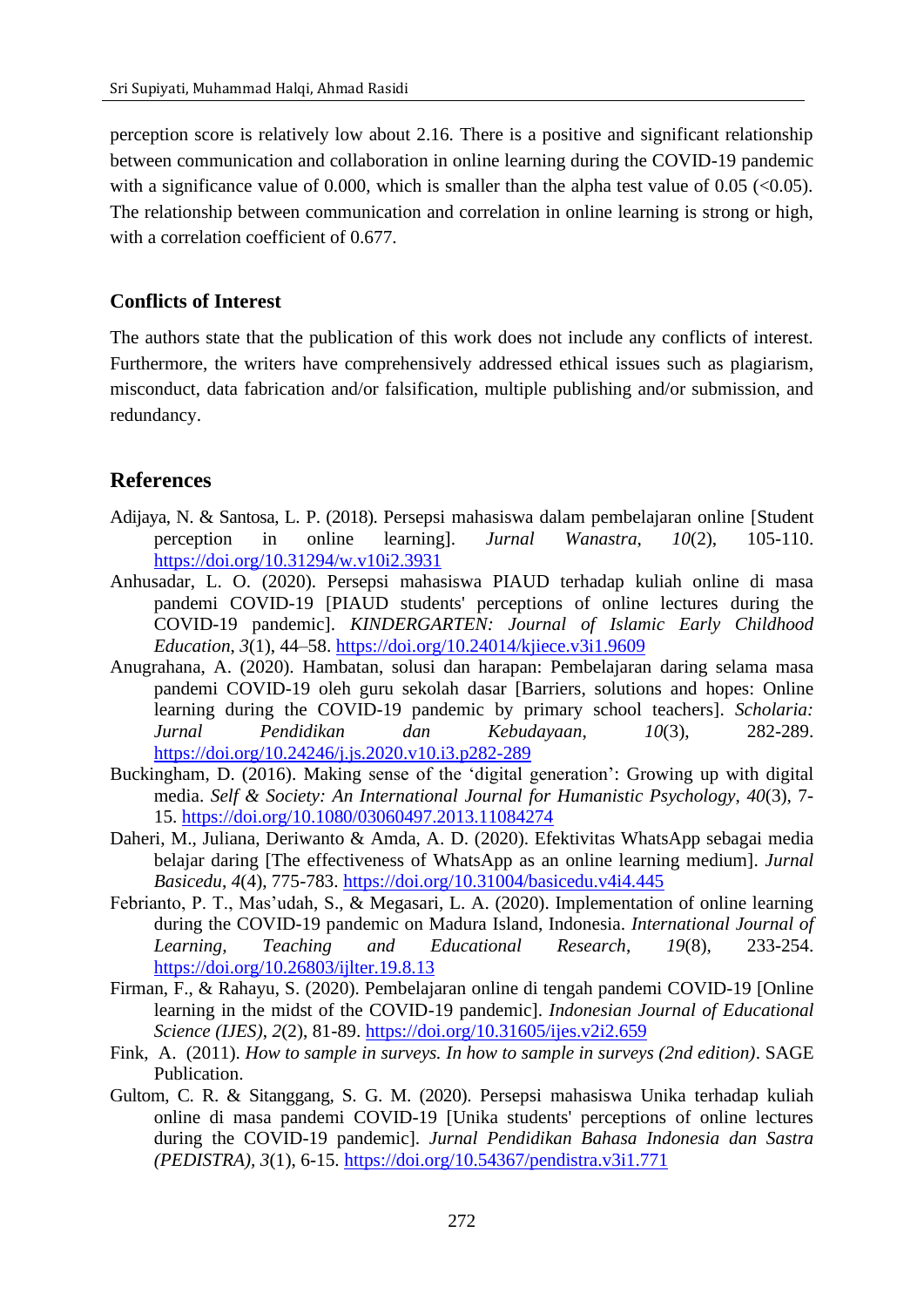- Iswari, F. (2021). Komunikasi efektif dalam pembelajaran daring pada masa pandemi COVID-19 [Effective communication in online learning during the COVID-19 pandemic]. *GANDIWA: Gagasan, Media dan Wacana*, *1*(1), 35-43. <https://doi.org/10.54371/jiepp.v1i1.78>
- Kusumaningrum, B. & Wijayanto, Z. (2020). Apakah pembelajaran matematika secara daring efektif? (Studi kasus pada pembelajaran selama masa pandemi COVID-19) [Is learning mathematics online effective? (Case study on learning during the COVID-19 pandemic)]. *Kreano: Jurnal Matematika Kreatif-Inovatif*, *11*(2), 136-142.
- Maulah, S., Nurul, F. & Ummah, N. R. (2020). Persepsi mahasiswa biologi terhadap perkuliahan daring sebagai sarana pembelajaran selama pandemi COVID-19 [Biology students' perceptions of online lectures as a learning tool during the COVID-19 pandemic]. *ALVEOLI: Jurnal Pendidikan Biologi*, *1*(2), 49-61. <https://doi.org/10.35719/alveoli.v1i2.6>
- Muliadi, A., Prayogi, S., Bahalwan, F., Nirmala, W. & Verawati, N. N. S. P. (2021). Online learning during the COVID-19 pandemic: Preservice teacher's perception. *Jurnal Penelitian Pendidikan IPA*, *7*(3), 464-467. <https://doi.org/10.29303/jppipa.v7i3.787>
- Muliadi, A., Mirawati, B. & Jannah, H. (2021). Efektivitas pembelajaran daring di masa pandemi COVID-19: Persepsi mahasiswa pendidikan biologi [The effectiveness of online learning during the COVID-19 pandemic: Biology education student perceptions]. *Jurnal Ilmu Sosial dan Pendidikan*, *5*(2), 625-633. <https://doi.org/10.36312/jisip.v5i2.2020>
- Muliadi, A., Mirawati, B. & Prayogi, S. (2021). The effect enterpreneurship education and subjective norm on biology students' self-efficacy in enterpreneurial. *Prisma Sains: Jurnal Pengkajian Ilmu dan Pembelajaran Matematika dan IPA IKIP Mataram, 9*(1), 127-135. <https://doi.org/10.33394/jps.v9i1.3981>
- Muliadi, A. (2020). Sikap entrepreneur mahasiswa pendidikan biologi [Entrepreneurial attitude of biology education students]. *Jurnal Ilmu Sosial dan Pendidikan*, *4*(3), 286- 291. <https://doi.org/10.36312/jisip.v4i3.1208>
- Muliadi, A. & Mirawati, B. (2020). The impact of personal attitude and subjective norm on entrepreneurial interest of biological education students. *E-Saintika: Jurnal Penelitian dan Pengkajian Ilmu Pendidikan*, *4*(3), 342-351. [https://doi.org/10.36312/e](https://doi.org/10.36312/e-saintika.v4i3.307)[saintika.v4i3.307](https://doi.org/10.36312/e-saintika.v4i3.307)
- Muliadi, A., Asri, I. H. & Lestarini, Y. (2020). Efek pengetahuan dan lingkungan keluarga terhadap sikap entrepreneur mahasiswa [The effect of knowledge and family environment on student entrepreneurial attitudes]. *Educatio: Jurnal Ilmu Kependidikan*, *15*(2), 125-137. <https://doi.org/10.29408/edc.v15i2.2836>
- Mulyasa, E. (2013). *Pengembangan dan implementasi kurikulum 2013 [2013 curriculum development and implementation].* Remaja Rosadakarya.
- Nugroho, S. (2012). Profesionalisme guru SD negeri se-kecamatan Warungasem Kabupaten Batang: Suatu tinjauan aspek persepsi guru tentang kepemimpinan kepala sekolah dan motivasi berprestasi guru [Professionalism of public elementary school teachers in the district of Warungasem Batang Regency: A review of aspects of teacher perceptions about principal leadership and teacher achievement motivation]. *Jurnal VARIDIKA*, *24*(2), 135-146. <https://doi.org/10.23917/varidika.v24i2.710>
- Oktavian, R., & Aldya, R. F. (2020). Efektivitas pembelajaran daring terintegrasi di era pendidikan 4.0 [The effectiveness of integrated online learning in the 4.0 education era]. *Didaktis: Jurnal Pendidikan dan Ilmu Pengetahuan*, *20*(2), 129-135. <https://doi.org/10.30651/didaktis.v20i2.4763>
- Pangondian, R. A., Santosa, P. I., & Nugroho, E. (2019). Faktor-faktor yang mempengaruhi kesuksesan pembelajaran daring dalam revolusi industri 4.0 [Factors influencing the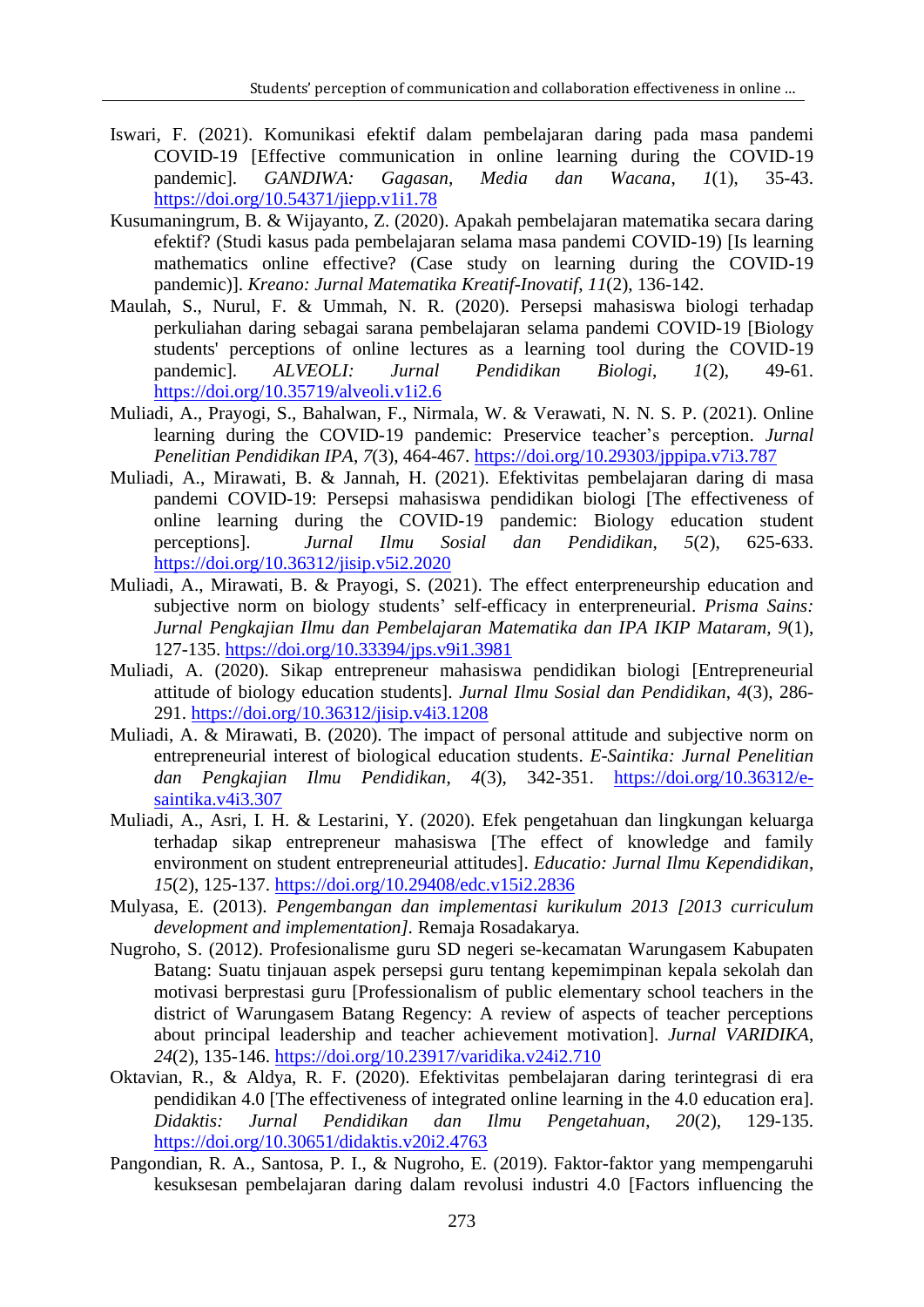success of online learning in the industrial revolution 4.0]. *Seminar Nasional Teknologi Komputer & Sains (SAINTEKS)*, *1*(1), 56-60. [https://www.prosiding.seminar](https://www.prosiding.seminar-id.com/index.php/sainteks/article/view/122)[id.com/index.php/sainteks/article/view/122](https://www.prosiding.seminar-id.com/index.php/sainteks/article/view/122)

- Pratiwi, E. W. (2020). Dampak COVID-19 terhadap kegiatan pembelajaran online di sebuah perguruan tinggi kristen di Indonesia [The impact of COVID-19 on online learning activities at a Christian college in Indonesia]. *Perspektif Ilmu Pendidikan*, *34*(1), 1–8. <https://doi.org/10.21009/PIP.341.1>
- Prensky, M. (2009). H. sapiens digital: From digital immigrants and digital natives to digital wisdom. *Innovate: Journal of Online Education, 5*(3), Article 1.
- Putra, E. A., Sudiana, R., & Pamungkas, A. S. (2020). Pengembangan smartphone learning management system (S-LMS) sebagai media pembelajaran matematika di SMA [Development of smartphone learning management system (S-LMS) as a medium for learning mathematics in high school]. Kreano. *Jurnal Matematika Kreatif-Inovatif*, *11*(1), 36–45. <https://doi.org/10.15294/kreano.v11i1.21014>
- Putri, A. N. A. & Irwansyah. (2021). Efektivitas komunikasi dalam pembelajaraan online [Effectiveness of communication in online learning]. *Jurnal Teknologi dan Informasi Bisnis*, *3*(1), 54-63. <https://doi.org/10.47233/jteksis.v3i1.184>
- Rakhmat, J. (2007). *Psikologi komunikasi (edisi revisi) [Psychology of communication (revised edition)]*. Remaja Rosdakarya
- Rohmawati, A. (2015). Efektivitas pembelajaran [Learning effectiveness]. *Jurnal Pendidikan Usia Dini*, *9*(1), 15–32.
- Sabrun, Muliadi, A. & Muhali. (2021). Pembelajaran matematika berbasis daring di masa pandemi COVID-19: Efektifkah? [Online-based mathematics learning during the COVID-19 pandemic: Is it effective?] *Jurnal Ilmiah IKIP Mataram*, *8*(1). 175-188.
- Sadikin, A. & Hamidah, A. (2020). Pembelajaran daring di tengah wabah COVID-19 [Online learning in the midst of the COVID-19 outbreak]. *BIODIK: Jurnal Ilmiah Pendidikan Biologi*, *6*(2), 214-224.<https://doi.org/10.22437/bio.v6i2.9759>
- Saifuddin, M. F. (2017). E-learning dalam persepsi mahasiswa [E-learning in student perception]*. Jurnal Varia Pendidikan*, *29*(2), 102-109. <https://doi.org/10.23917/varidika.v29i2.5637>
- Singarimbun, M. & Efendi, S. (2006). *Metode penelitian survai (edisi revisi) [Survey research method (revised edition)].* Pustaka LP3ES Indonesia.
- Soedarsono, Sari, & Rina. (2019). Komunikasi pembelajaran guru PAUD dalam pembentukan karakter anak (Studi deskriptif komunikasi pembelajaran pada kegiatan belajar mengajar di PAUD Lembah Madu, Cimahi) [PAUD teacher learning communication in the formation of children's character (Descriptive study of learning communication in teaching and learning activities at PAUD Lembah Madu, Cimahi)]. *JIKA (Jurnal Ilmu Komunikasi Andalan)*, *2*(2), 75–94.
- Suranto, A. W. (2005). *Komunikasi perkantoran: Prinsip komunikasi untuk meningkatkan kinerja perkantoran [Office communication: Communication principles to improve office performance].* Media Wacana.
- Surbakti, K. B. & Pamungkas, I. N. A. (2021). Komunikasi melalui *learning management system* selama pembelajaran daring di Telkom University Bandung (Studi kualitatif pada mahasiswa rumpun ilmu sosial dan humaniora Telkom University Bandung) [Communication through the learning management system during online learning at Telkom University Bandung (Qualitative study on students from the social sciences and humanities group at Telkom University Bandung)]. *Jurnal Dinamika Pendidikan*, *14*(2), 33-45.